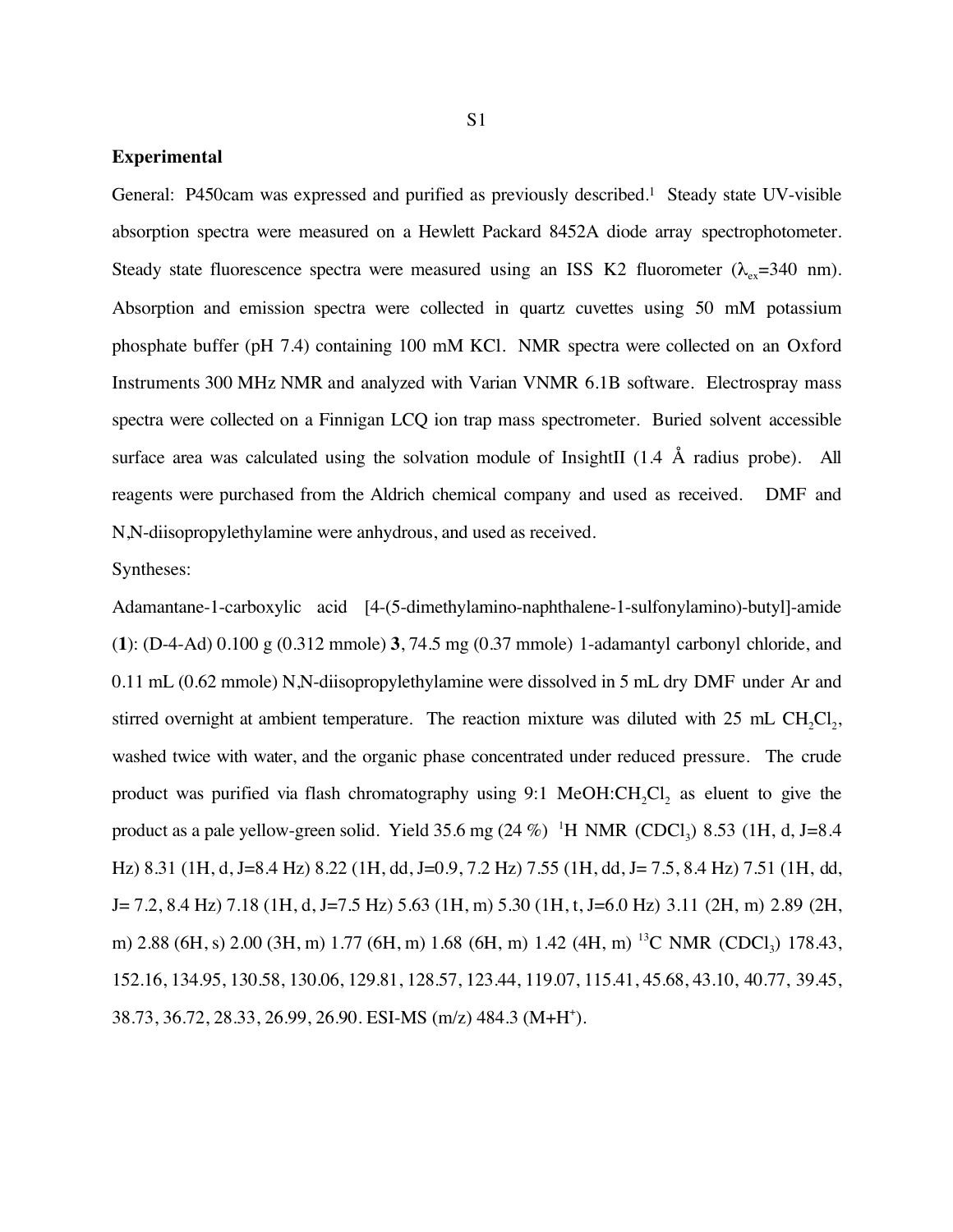Adamantane-1-carboxylic acid [4-(5-dimethylamino-naphthalene-1-sulfonylamino)-octyl]-amide (**2**): Was prepared from **4** and 1-adamantyl carbonyl chloride in a manner identical to **1**. Yield 45%. <sup>1</sup>H NMR (CDCl<sub>3</sub>) 8.53 (1H, d, J=8.4) 8.29 (1H, d, J=8.7) 8.24 (1H, dd, J=7.5, 1.2 Hz) 7.56 (1H, dd, J=7.5, 8.7 Hz) 7.52 (1H, dd, J=7.2, 8.4 Hz) 7.18 (1H, d, J=7.2 Hz) 5.58 (1H, m) 4.77 (1H, t, J=5.7 Hz) 3.17 (2H, m) 2.88 (6H, s) 2.87 (2H, m) 2.02 (3H, m) 1.90 (3H, m) 1.82 (3H, m) 1.70  $(6H, m)$  1.38 (4H, m) 1.14 (8H, m) <sup>13</sup>C NMR (CDCl<sub>3</sub>) 178.17, 152.20, 134.98, 130.57, 130.07, 129.86, 123.45, 118.98, 115.40, 45.67, 43.48, 40.77, 39.50, 38.83, 36.75, 36.65, 29.73, 29.17, 28.99, 28.36, 28.06, 26.86, 26.50. ESI-MS (m/z) 540.3 (M+H+ ). 5-Dimethylamino-naphthalene-1-sulfonic acid (4-amino-butyl)-amide (**3**): Following the preparation by Ikunaga *et al*.,2 200 mg ( 0.75 mmole) dansyl chloride and 1.49 mL 1,4-diaminobutane (14.8 mmole) were dissolved in 5 mL CH<sub>2</sub>Cl<sub>2</sub> and stirred for 2 hours under argon. The reaction mixture was loaded directly onto a flash silica column, and eluted using  $4:1:1 \text{ CH}_{2}Cl_{2}:MeOH:Et_{3}N$  to give the product as a pale yellowgreen oil. Yield 0.104 g (44 %) <sup>1</sup>H NMR (CDCl<sub>3</sub>) 8.49 (1H, d, J=8.4 Hz) 8.36 (1 H, d, J=8.7 Hz) 8.20 (1H, d, J=7.5 Hz) 7.49 (1H, dd, J= 7.5, 8.7 Hz) 7.48 (1H, dd, J = 7.2, 8.4 Hz) 7.13 (1H, d, J=7.2 Hz) 5.3 (3H, overlapping m) 2.85 (6H, s) 2.84 (2H, m) 2.73 (2H, t, J=6.3 Hz) 1.52 (4H, m) <sup>13</sup>C NMR (CDCl<sub>3</sub>) 152.00, 135.28, 130.25, 130.02, 129.81, 129.49, 128.32, 123.39, 119.28, 115.31, 45.61, 43.01, 40.61, 28.36, 27.22. ESI-MS (m/z) 322.2 (M+H+ ).

5-Dimethylamino-naphthalene-1-sulfonic acid (4-amino-octyl)-amide (**4**):3 Was prepared from 1,8 diaminooctane and dansyl chloride in an identical fashion to **3**. Yield  $66\%$ . <sup>1</sup>H NMR (CDCl<sub>3</sub>) 8.49 (2H, d, J=8.4 Hz) 8.32 (2H, d, J=8.4 Hz) 8.20 (2H, dd, J=0.9, 7.2) 7.52 (2H, dd, J=8.4, 7.5 Hz) 7.48 (2H, dd, J=7.2, 8.4 Hz) 7.14 (2H, d, J=7.5 Hz) 5.5 (3H, overlapping m) 2.85 (6H, s) 2.82 (2H, m) 2.75 (2H, t, J=7.2 Hz) 1.49 (2H, m) 1.33 (2H, m) 1.11 (8H, m) <sup>13</sup>C NMR (CDCl<sub>3</sub>) 152.09, 135.25, 130.42, 130.05, 129.87, 129.60, 128.51, 123.43, 119.18, 115.36, 45.65, 43.39, 40.99, 30.44, 29.64, 28.95, 28.82, 26.51, 26.35. ESI-MS (m/z) 378.3 (M+H+ ).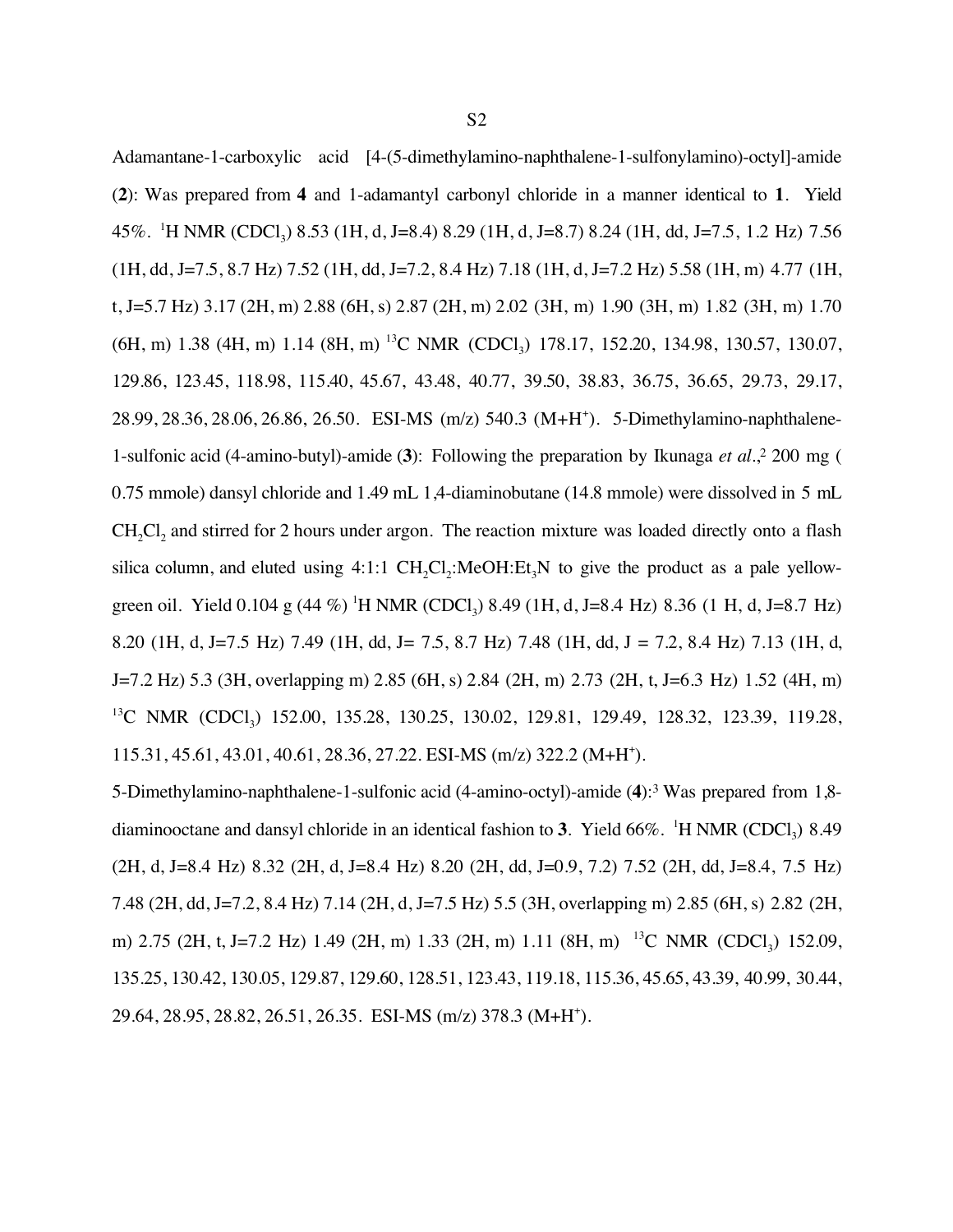**Crystallization and Data Collection.** The C334A P450cam:D-8-Ad complex was formed at a molar ratio of 1:1 (400  $\mu$ M) at room temperature and crystallized by hanging drop vapor diffusion at 4° C. Crystals were obtained under 0.1 M citrate (pH 5.5), 200 mM KCl, 13% (wt/vol) polyethylene glycol (PEG; molecular weight = 8,000). For diffraction experiments, crystals were soaked in a solution containing 0.75 M citrate (pH 5.5), 150 mM KCl, 10% (wt/vol) PEG 8000, and 25% (wt/vol) PEG 400 for 1 minute and flash frozen in liquid nitrogen. Data were collected on an Raxis IV detector equipped with Osmic confocal mirrors and Xstream cryo-device (100K) using CuK<sub>α</sub> radiation ( $\lambda = 1.5418$  Å) from a Ru200 X-ray generator operated at 50 kV, 100 mA. Data were processed using DENZO and SCALEPACK.<sup>4</sup> The space group was  $P2_12_12_1$  with cell dimensions: a = 64.95, b = 75.31, c = 93.17 Å<sup>3</sup> (Matthews coefficient  $(V_M)$  = 2.50; solvent content  $= 49.9\%$ ).

**Structure Determination:** The structure was solved by molecular replacement using the program AMoRE5 with camphor-bound P450cam (PDB code 2cpp) as the initial model. After initial rigid body refinement in CNS,<sup>6</sup> further refinement was carried out by iterative cycles of simulated annealing and B factor refinement using CNS and manual fitting using XFIT.7 The heme and D-8- Ad were located in  $|F_0|$ - $|F_c|$  electron density omit maps and further refined by simulated annealing and manual fitting. The difference electron density map  $(\mathbf{F}_{obs}|\cdot|\mathbf{F}_{calc})$  of the D-8-Ad is well defined and continuous, and the average B-factor for D-8-Ad is moderately low  $(38 \text{ Å}^2)$  confirming the high occupancy of the ligand. The final model, which includes residues (11 – 414) of P450cam, D-8- Ad, heme, and 301 waters, gave  $R_{\text{factor}}/R_{\text{free}}$  values of 20.2 and 24.7.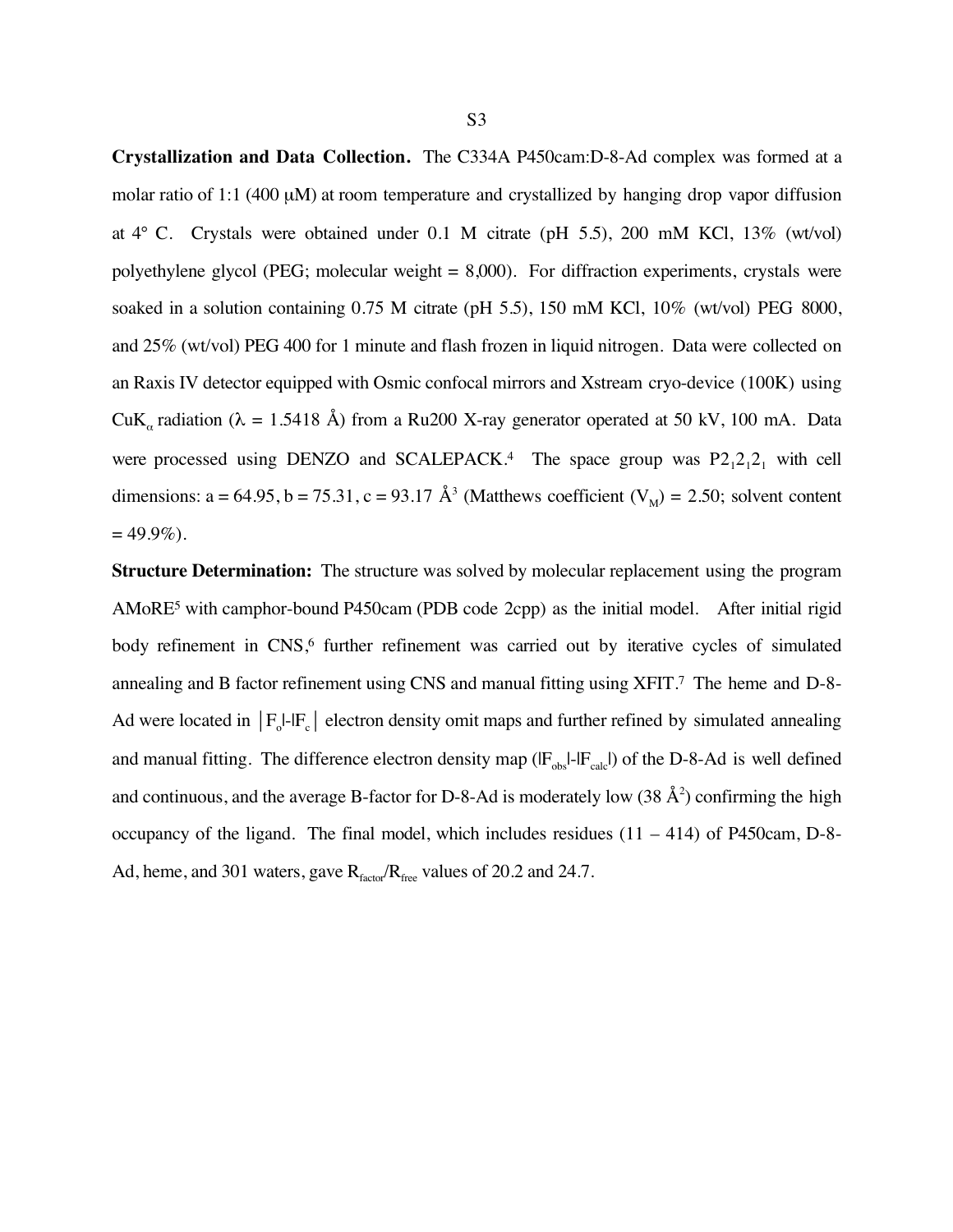| <b>Diffraction Data:</b>                          |                                   |
|---------------------------------------------------|-----------------------------------|
| PDB code                                          |                                   |
| Resolution $(\AA)$                                | $20 - 2.2$                        |
| Unit Cell $(\AA)$                                 | $a=64.95$ , $b=75.31$ , $c=93.17$ |
| Space Group                                       | $P2_12_12_1$                      |
| Reflections (Total/Unique)                        | 115720 / 21045                    |
| Multiplicity                                      | 5.2                               |
| Completeness $(\% )$                              | 93.3 $(63.8)*$                    |
| $R_{sym}$                                         | $0.102(0.266)*$                   |
| $I/\sigma(I)$                                     | $13.9(2.5)*$                      |
| <b>Refinement Statistics:</b>                     |                                   |
| $R_{\text{factor}}^{\S}$                          | $20.2(28.5)*$                     |
| $R_{\text{free}}^{\hspace{2mm}J}$                 | $24.7(33.0)*$                     |
| Average B (from Wilson plot, $\AA^2$ )            | 26.2                              |
| No. of protein atoms and Ave B, $(\AA^2)$         | 3200, 25.4                        |
| No. of waters and Ave B, $(\AA^2)$                | 301, 34.0                         |
| No. of heme atoms and Ave B, $(\AA^2)$            | 43, 16.5                          |
| No. of D-8-Ad atoms and Ave B, $(\AA^2)$          | 38, 38.9                          |
| Rms bonds, angles <sup><math>\dagger</math></sup> | $0.006 \,\text{\AA}$ , 1.3°       |

Table 1: Diffraction and Refinement Statistics for P450cam complexed with D-8-Ad

\* Outer shell statistics  $(2.30 - 2.20 \text{ Å})$ 

 $\frac{1}{2}$  R =  $\sum \frac{|F_{\text{obs}}|}{|F_{\text{obs}}|}$  -  $\frac{|F_{\text{calc}}|}{\sum |F_{\text{obs}}|}$  for all reflections (no  $\sigma$  cutoff).

Free R calculated using 4.8% as test set.

† rms deviations from ideal bond and angle restraints.

(1) Dmochowski, I. J.; Crane, B. R.; Wilker, J. J.; Winkler, J. R.; Gray, H. B. *Proc. Natl. Acad.*

*Sci. U.S.A.* **1999**, *96*, 12987-12990.

(2) Ikunaga, T.; Ikeda, H.; Ueno, A. *Chem. Eur. J.* **1999**, *5*, 2698-2704.

(3) Macchia, M.; Salvetti, F.; Barontini, S.; Calvani, F.; Gesi, M.; Hamdan, M.; Lucacchini, A.; Pellegrini, A.; Soldani, P.; Marini, C. *Bioorg. Med. Chem. Lett.* **1998**, *8*, 3223-3228.

(4) Otwinowski, Z.; Minor, W. *Methods Enzymol.* **1997**, *276*, 307-326.

(5) Navaza, J. *Acta Crystallogr., Sect. A* **1994**, *50*, 157-163.

(6) Brunger, A. T.; Adams, P. D.; Clore, G. M.; DeLano, W. L.; Gros, P.; Grosse-Kunstleve, R.

W.; Jiang, J. S.; Kuszewski, J.; Nilges, M.; Pannu, N. S.; Read, R. J.; Rice, L. M.; Simonson, T.; Warren, G. L. *Acta Crystallogr., Sect. D* **1998**, *54*, 905-921.

(7) McRee, D. E. *J. Struct. Biol.* **1999**, *125*, 156-165.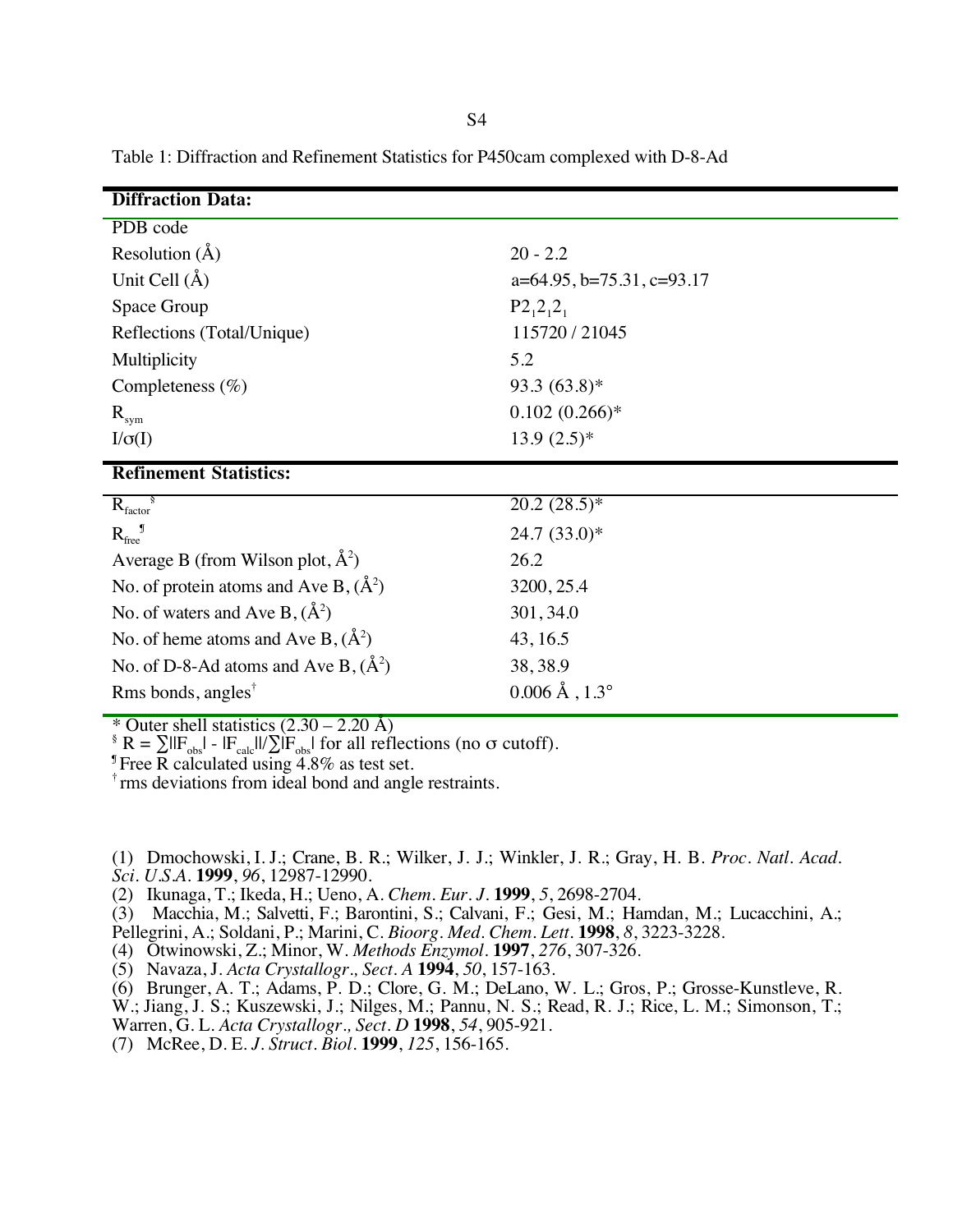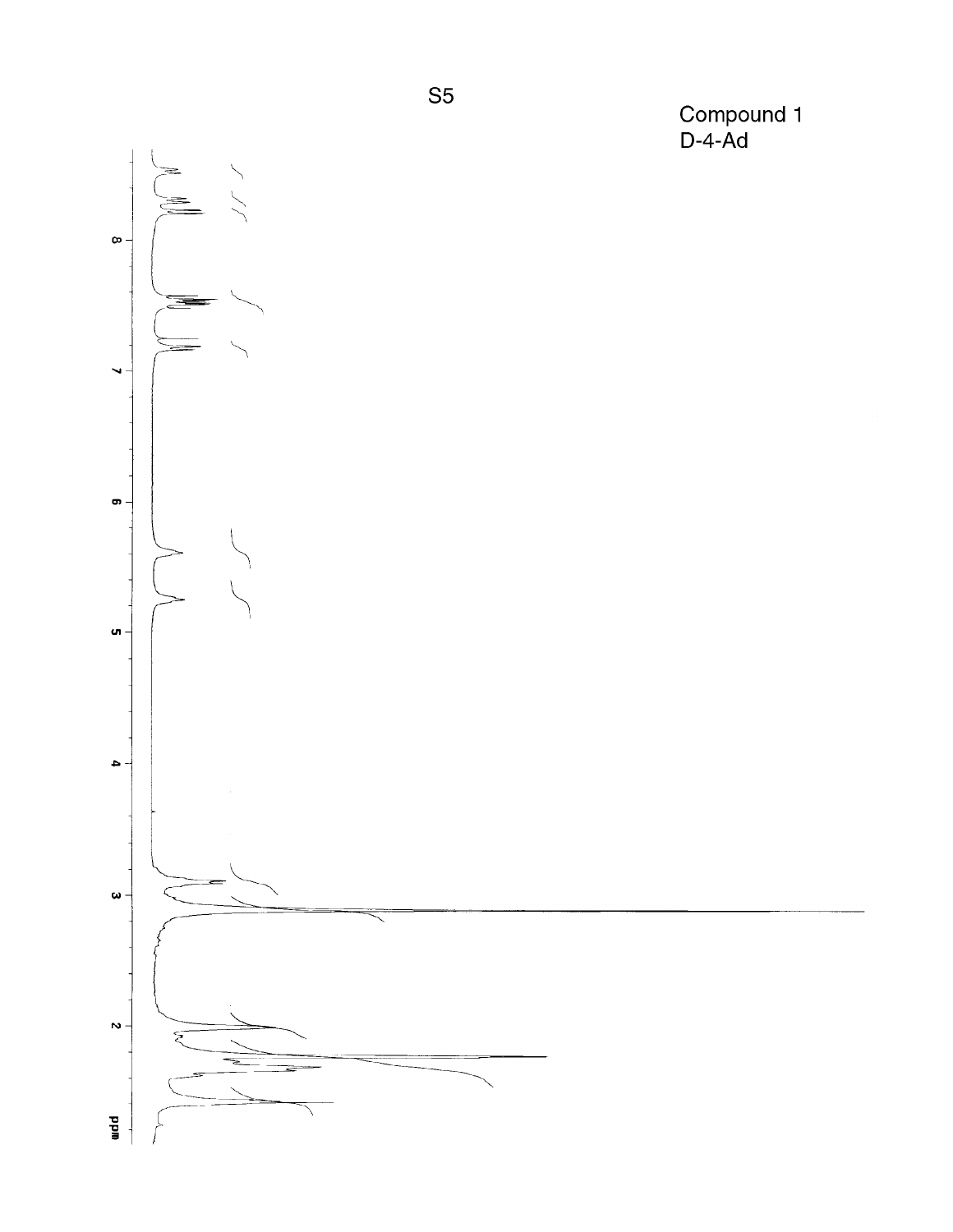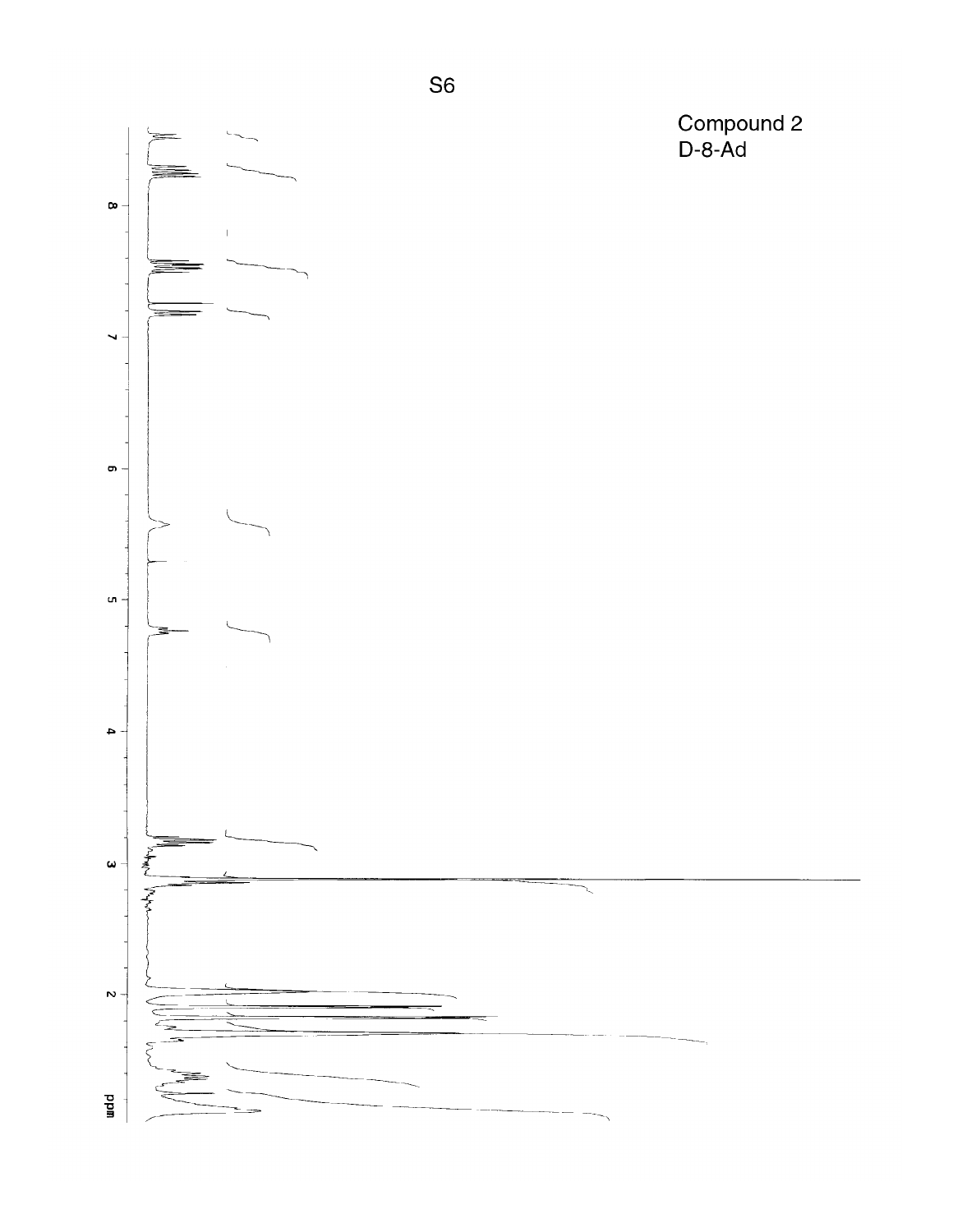